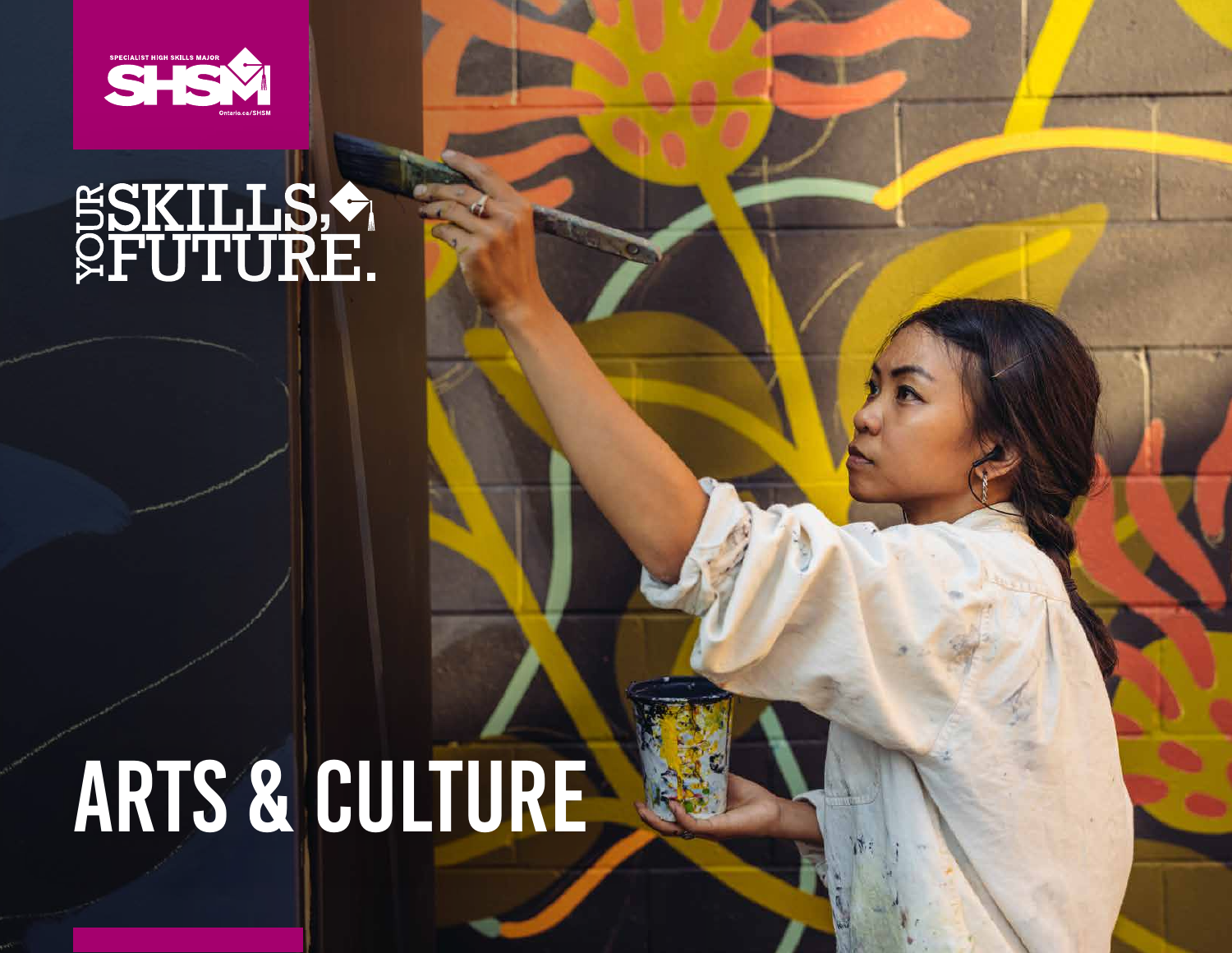### **CREDITS**

#### **Course Package**

Each Specialist High Skills Major (SHSM) program offers students a bundle of eight to ten credits. These courses are regular Ontario secondary school courses that allow students to work towards their Ontario Secondary School Diploma, but have been bundled as the most relevant courses to prepare students for a future in the arts and culture sector.

Two credits in this bundle include cooperative education where students pursue a work placement in a field of interest.

#### **Achievements in the Program**

- **Certifications and Awareness Training:** Students complete selected sector-recognized certifications and training
- **Experiential Learning Opportunities:**
	- Have the opportunity to learn from industry professionals
	- Complete two cooperative education credits and gain work experience in the arts and culture sector
	- See guest speakers and go on field trips to explore careers in arts and culture
- Gain a **Sector-Partnered Experiences** (SPE) component that includes one of the following options: Innovation Creativity and Entrepreneurship (ICE) training; sector-delivered coding; or, sector-delivered mathematical literacy. The SPE will require a six hour activity, delivered with a sector partner and have an experiential and assessment component
- **Reach Ahead Experiences:** Explore the field and postsecondary education opportunities in the arts and culture sector
- Completing the SHSM program prepares students for their pathway to **apprenticeship, college, university or work**



#### **The bundle includes:**

- **Four "major" credits** in related arts and culture courses in Grade 11 and 12
- **Supporting credits:**
	- One English credit in Grade 11 or 12
	- One Grade 11 or 12 business studies or Canadian and world studies credit
	- Two cooperative education credits to experience life in the arts and culture sector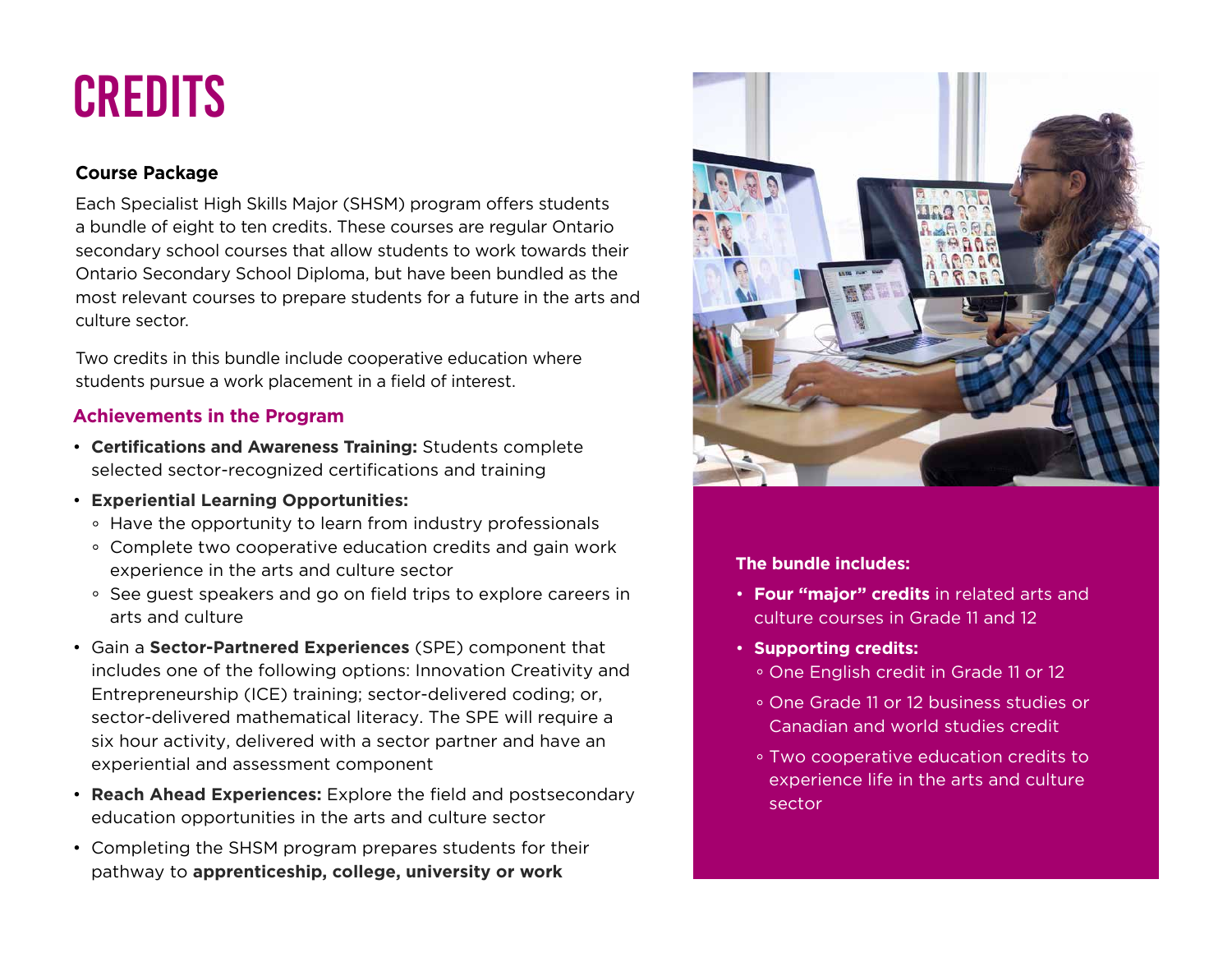## THE EXPERIENCE

#### **Students in the Arts and Culture Specialist High Skills Major program will:**

- Learn a variety of performance styles
- Participate in workshops with industry professionals
- Develop studio skills in a variety of traditional and emerging media
- Incorporate digital technologies into the creative process
- Develop transferable skills compatible with multiple pathways to all postsecondary destinations